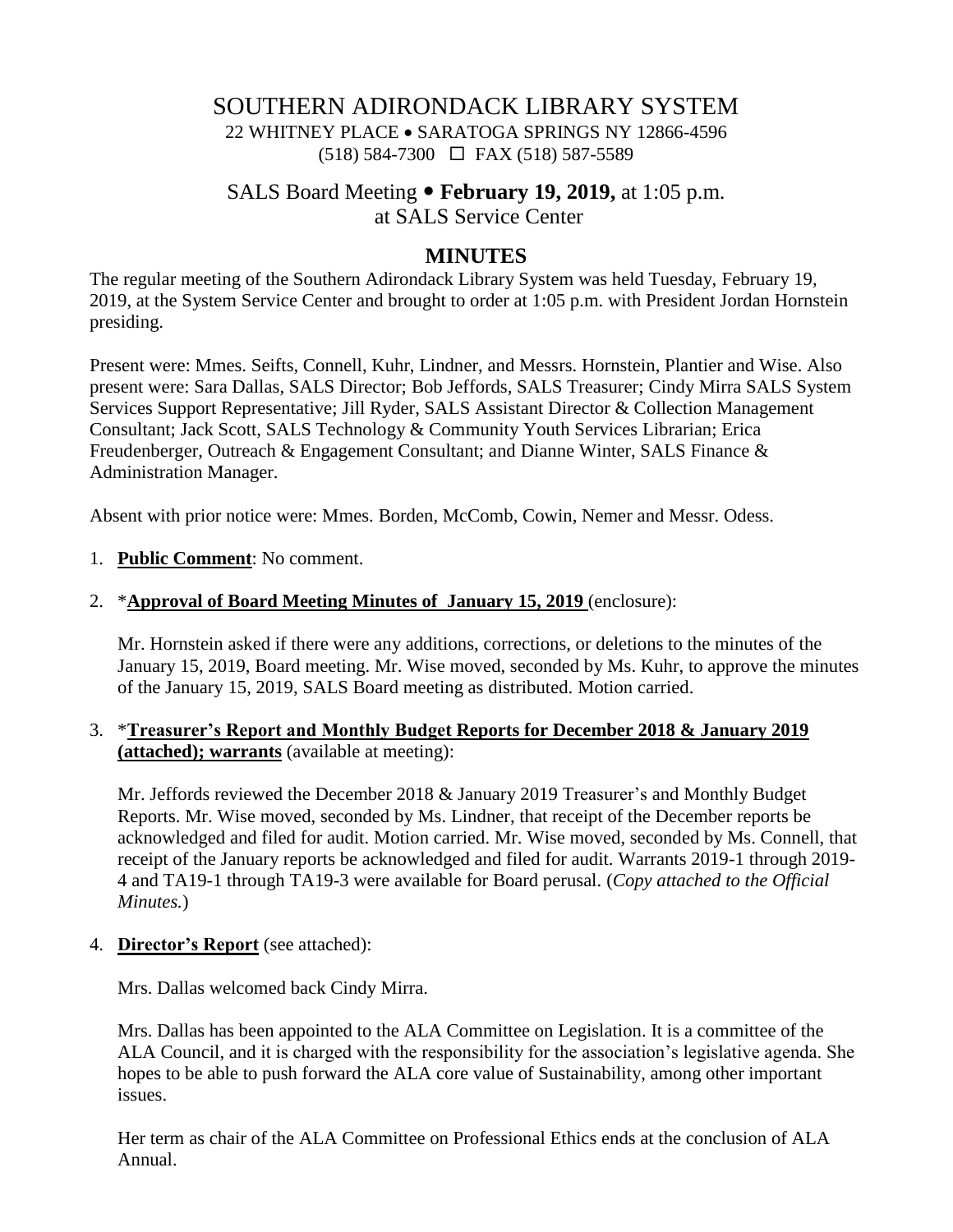*SALS Board Meeting Minutes, February 19, 2019………………………………………………..……..2*

Her term as a member of the ALA Awards Committee will end at the conclusion of ALA Annual. She will continue as a member of the ALA Committee on Rural, Native and Tribal libraries of all kinds.

Mrs. Dallas was pleased to announce that the 2019 Dewey Medal will be awarded to someone who has worked with SALS on its Plans of Services. The Melvil Dewey Medal is an annual award consisting of a bronzed medal and a 24k gold-framed citation of achievement for recent creative leadership of high order, particularly in those fields in which Melvil Dewey was actively interested.

Mrs. Dallas reported that SALS will also be getting an award at ALA Annual, but right now, we are unable to share until the Public Library Association announces the award. There will be a financial award, a plaque and picture opportunities in our near future.

Erica Freudenberger is writing articles for Library Journal. Her article, "St. Paul Citywide Read Brave Takes on Tough Topics" was shared.

Mrs. Dallas asked Mrs. Freudenberger to share her news about upcoming training for SALS member libraries. Mrs. Freudenberger shared information about a SUNY Adirondack grant that will provide funding  $&$  support for a series of professional development training that will address:

- a. Customer Service & Organizational Culture
- b. Conflict Resolution/Mediation
- c. Implicit Bias/Diversity
- d. Preventing Harassment

Mrs. Dallas noted that she will be co-presenting a webinar for new ALA members in March. It will touch upon helpful hints on how to get hired and the types of public library jobs available.

After Mrs. Dallas presented at the Joint Council of Librarians of Color in September, the panel she was on was asked to write an article for American Libraries. It will be submitted next week for consideration.

NYLA Advocacy Day is Wednesday, February 27, 2019. Mrs. Dallas encouraged everyone to come. If trustees cannot attend, please call and visit his/her Assembly member and Senator. It may be a difficult task as the early budget numbers are bleak.

Mrs. Dallas requested that Mr. Hornstein ask the Board to go into Executive Session later in the meeting to discuss issues with a vendor.

Mrs. Dallas conveyed compliments to Dianne Winter and the SALS staff for completing the SALS 2018 Annual Report. An email with a copy of the report was sent to the board members last week. Two paper copies were circulated during the SALS Board Meeting. The report will need board approval before submission to the New York State Education Department, Division of Library Development.

### *Joint Automation Report*:

Mrs. Dallas provided an update on JA activities.

The late arriving All-in-One computers from last year have arrived. The JA staff is expecting the All-in-Ones ordered at the beginning of this year will arrive in March.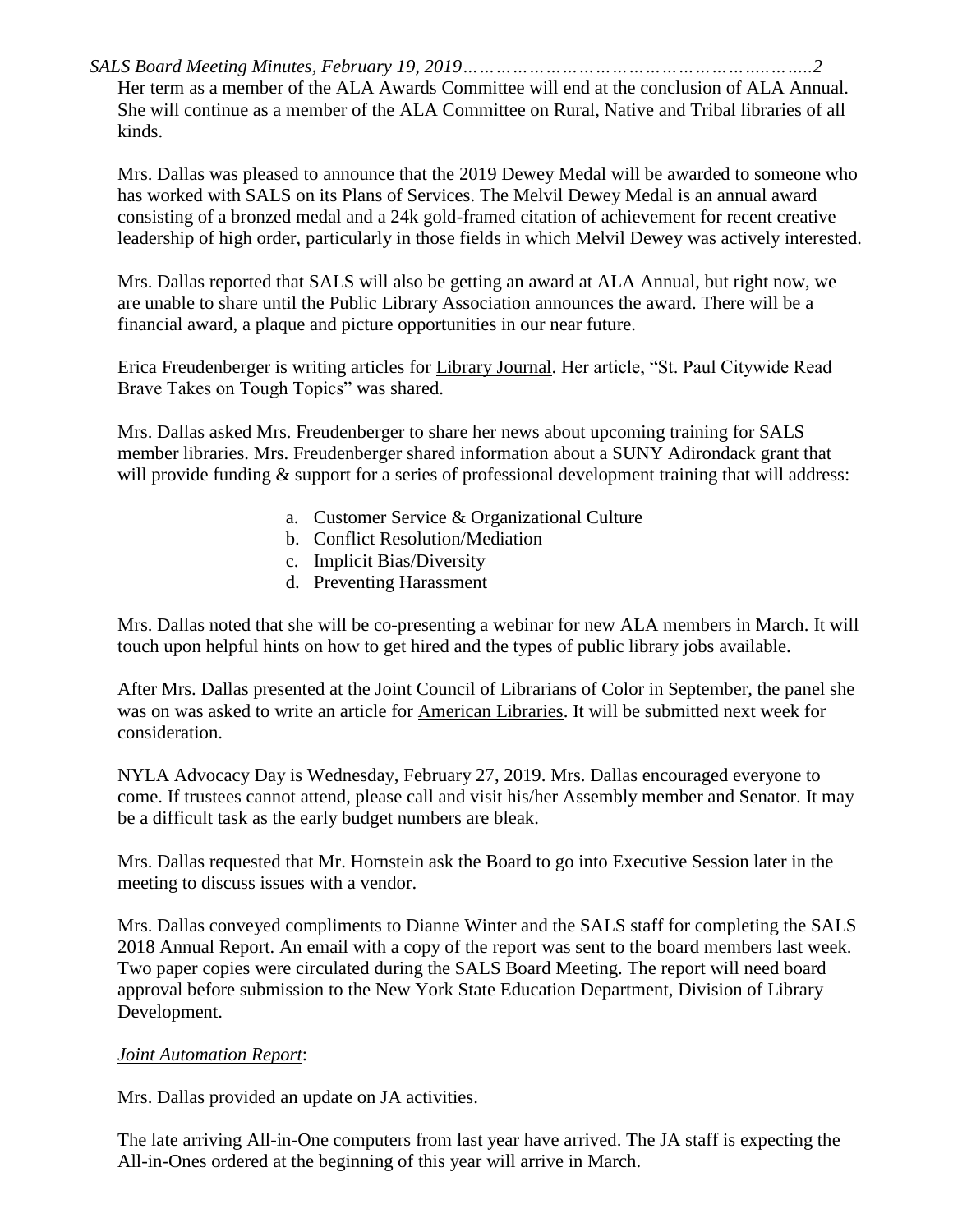*SALS Board Meeting Minutes, February 19, 2019………………………………………………..……..3* The JA Council met on January 9, 2019, at SALS. The 3% increase for 2020 fees was approved. There will be a call for volunteers for a sub-committee to look into revising the fee formula for 2021.

The Policy Committee was asked to create a policy regarding the minimum age to use Polaris. A draft will be shared at the next JA meeting and then will be distributed.

The JA lawyer sees no issues with the III contract language. Eric Trahan, Michele Largeteau and Mrs. Dallas are discussing the proposals from III and hopefully will move forward with an agreement.

Diane Robinson and Michele Largeteau participated in an III conference call on January 7, 2019, to discuss Polaris hosting and other questions. We are requesting quotes from III for specific hosting configurations. Diane is working on a document to explain the implications of having or not having certain options.

Jill Ryder is working with all SALS libraries (except Greenwich Free Library) to remove generic circulation accounts. The online Security Policy Application is in use for all libraries, and most have signed. David MacFarland is working with the library directors about their staff who have not signed the security policy and the status of their accounts.

Michele and Diane have produced Excel spreadsheets showing SysAid data for 2017 and 2018. They will share the information with Eric Trahan and Mrs. Dallas.

Information was provided to a member library director about when some of the staff electronically agreed to the JA Security Policy.

The Crandall Public Library is now using MVLS/SALS email.

Chris Mundell worked with the Greenwich Free Library to plan for wiring for their basement renovation.

Whitehall has updated wiring in their building.

JA staff has worked with the Clifton Park-Halfmoon Public Library to prepare for Communico. It is a software project to enter events onto their calendars.

*Other*: None.

# 5. **Committee Reports**:

- A. *Audit & Finance (R.Wise, chair)*: No report.
- B. *Building (C. Connell, chair)*: No report.
- C. *Bylaws (R. Wise, chair)*: No report.
- D. *Central Library (D. Nemer, chair)*: No report.
- E. *County Aid Coordinators (Seifts, Connell, Odess, Plantier)*: No report.
- F. *Library Services (C. Kuhr, chair)*: Library Services Seed Challenge Grants
	- i) Ms. Kuhr reviewed the two updated applicants for the 2019 Library Services Seed Challenge Grants.

Fort Edward Free Library Story Wall 10,000.00

Hadley-Luzerne Public Library Hire a legal consultant for re-chartering process 10,000.00 The committee recommended funding the Fort Edward Free Library at 100% of its request.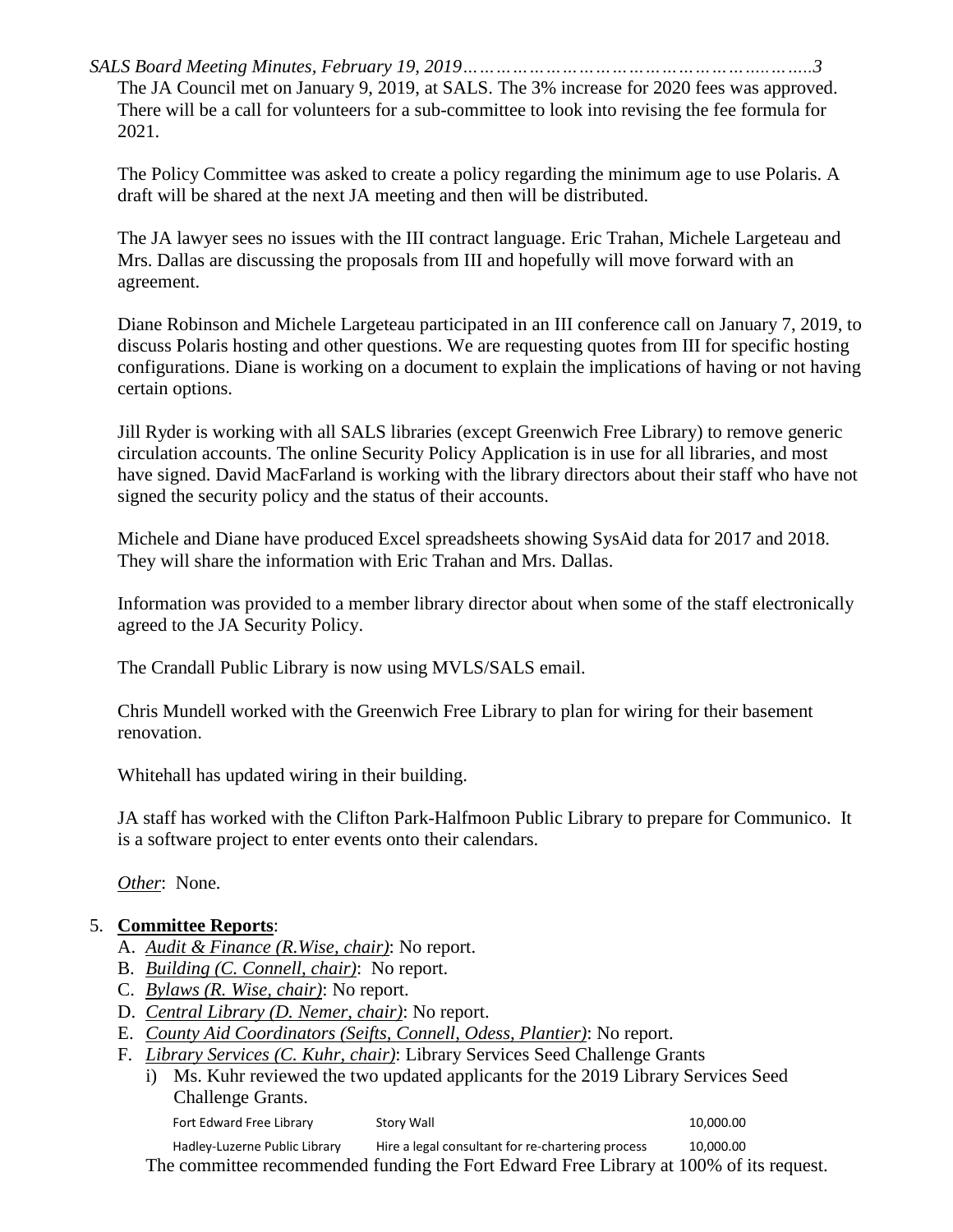*SALS Board Meeting Minutes, February 19, 2019………………………………………………..……..4*

Ms. Kuhr noted the committee is not yet recommending full funding of the Hadley-Luzerne proposal. The Hadley-Luzerne resubmission provided more details regarding costs associated with rechartering as a school district public library. However, the response did not answer all the questions asked by the Library Services Committee. The Library Services Committee is recommending that the funding is granted for the pre-vote work. After the public vote, and if the vote is successful, the remainder of the funding would be released to help with the rechartering and organization of the library. Neither the original application nor the resubmission included this cost breakdown, and the Committee directed Ms. Winter to inform the Director of Hadley-Luzerne that the application will only be funded when this information is provided.

G. *Personnel (L. Borden, chair)*: No report

- H. *Trustee Nominating (D. Nemer, chair)*: Mr. Wise is willing to run for his 2nd term.
- 6. **Unfinished Business**: Mr. Hornstein read an email from Nancy Grosselfinger who attended the January 15, 2019, Board meeting and made a plea to possibly file an IMLS grant with SALS assistance. Ms. Grosselfinger concluded that after contacting Long Lake, Indian Lake, Inlet and Lake Pleasant libraries she has found that at this time it is not necessary and that they are already up to date. Therefore, with the concurrence of the Indian Lake Development Corporation, they have shifted gears and are planning a Hamilton County Higher Education Summit to be held (pending approval by ILCDC on Wed. Feb. 20) from 9a.m.-1p.m. Friday, May 17, at St. Mary's Church in Indian Lake. Fifty invitees including three Hamilton County representatives on the SALS Board of Trustees and Hamilton County library directors and their trustees. They will review the current situation, break into working groups and design community-specific plans of action to bring higher education closer into Hamilton County, using our publicly available (library) internet technology and expertise, public school facilities and specialists or live local (possibly imported) instruction. Ms. Grosselfinger thanked SALS and the SALS Board of Trustees for their support.

# 7. **New Business**:

A. *Executive Session*

Mr. Hornstein motioned to go into executive session to discuss a legal matter. He asked Dianne Winter, Bob Jeffords and Cindy Mirra to stay. No action was taken.

Mr. Wise moved, seconded by Mr. Plantier, to go out of Executive Session. Motion carried.

- B. *\*Approve SALS 2018 NYS Annual Report* Ms. Connell moved, seconded by Ms. Seifts that the SALS 2018 NYS Annual Report be approved. Ayes: All; Nays: None. Motion carried.
- C. *\*Designate official newspaper* Mr. Plantier moved, seconded by Ms. Connell, that *The Post Star* be designated as SALS official newspaper. Ayes: All; Nays: None. Motion carried.
- D. *\*Approve Library Services Seed Challenge Grants* Ms. Kuhr moved to approve the Fort Edward Free Library 2019 Library Services Seed Grant proposal for \$10,000. Ayes: All; Nays: None. Motion carried. Ms. Kuhr moved to approve up to \$4,999.99 of the Hadley-Luzerne Public Library's \$10,000 proposal, to be paid after the committee receives the requested detailed cost breakdown. Ayes: All; Nays: None. Motion carried.
- E. *\*Approve conference request for Jack Scott* Ms. Lindner moved, seconded by Ms. Connell, to approve the Computers in Libraries conference in Arlington, VA and the NYLA Youth Services Section in Tarrytown, NY. Motion carried.
- F. *\*Approve conference request for Jill Ryder* Mr. Kuhr moved, seconded by Mr. Wise, to approve the IUG conference in Phoenix, AZ in May. Motion carried.